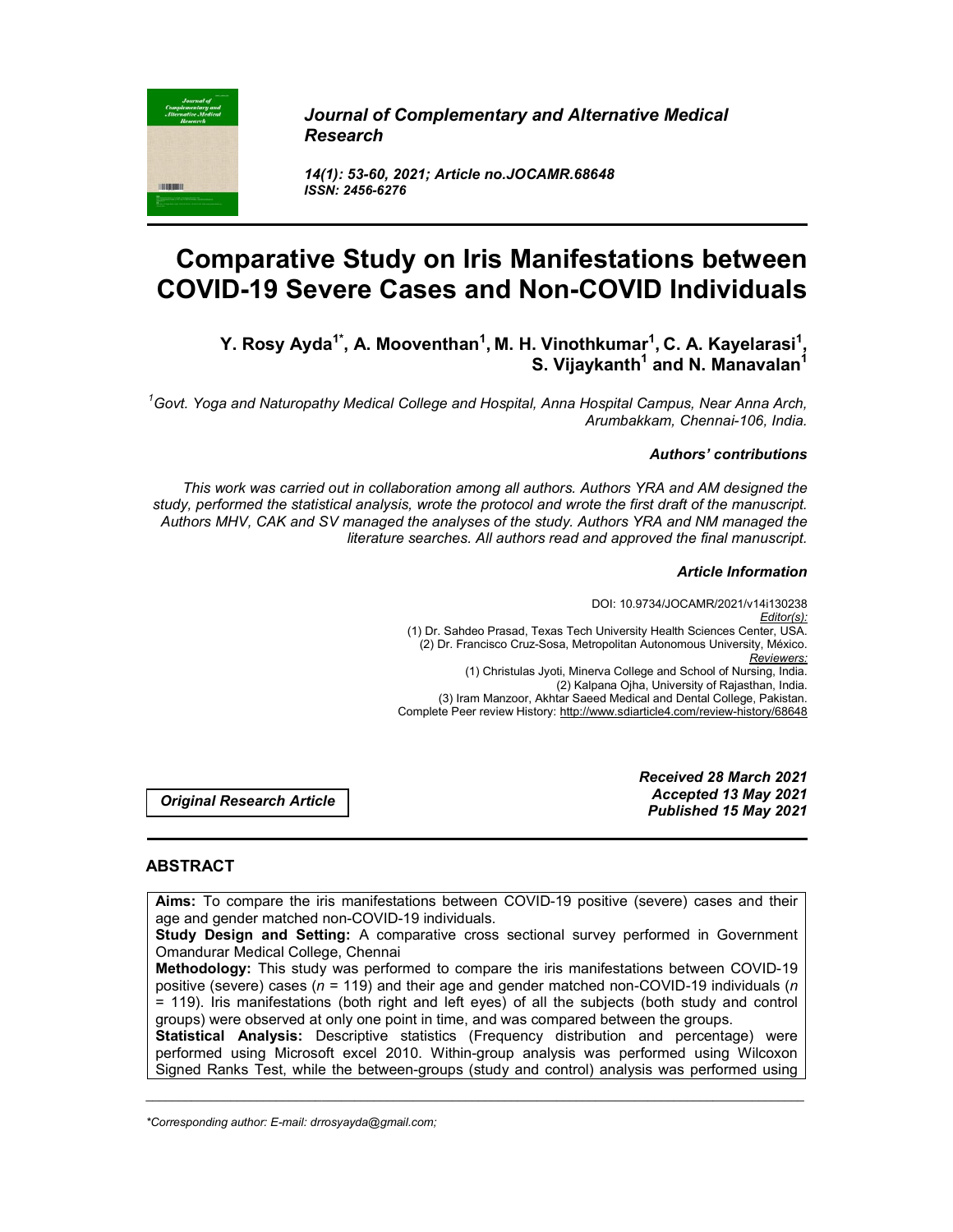Chi-square test with the use of statistical package for the social sciences, version 16. P value < 0.05 was considered as significant.

**Results:** The research findings in right iris showed a significant difference at p<0.05 in Inner Pupillary Border (IPB), Autonomic Nerve Wreath (ANW), Scurf Rim (SCR), Inflammatory Sign (IS) and Lung Lesion (LL), while no significant difference at p<0.05 in Pupil Size (PS), Absorption Ring (AR), Iris Constitution (IC) and Stress Ring (STR) between the study and control groups. Likewise, the results of the left iris showed a significant difference at p<0.05 in IPB, ANW, SCR, LL and STR, while no significant change at p<0.05 in PS, IC, AR and IS between the study and control groups. **Conclusion:** The paper aid comparison of the iris manifestations between COVID-19 positive and their age and gender matched non-COVID-19 individuals. The findings are of broad use to the scientific and medical communities searching for safe, cost-effective diagnostic approach. The present study is important in furthering our understanding of the importance of looking into the iris for diagnostic purpose.

*Keywords: Corona virus disease 19 (COVID-19); iridology; digital image processing; naturopathy.*

# **1. INTRODUCTION**

Corona viruses are positive-sense ribonucleic acid (RNA) viruses with a diameter of 60 nm to 140 nm with spike-like projections on their surface that provide it with a crown-like appearance in the electron microscope [1]. Corona virus disease 19 (COVID-19) has developed in Wuhan, China and spread throughout the world, which is a highly transmittable and pathogenic viral infection caused by severe acute respiratory syndrome corona virus 2 (SARS-CoV-2) [2]. The clinical COVID-19 range from asymptomatic condition to acute respiratory failure and multiple organ dysfunction. In the elderly and those with underlying co-morbidities, adverse effects and fatalities are more likely (50%–75% of fatal cases), while the mortality rate ranged from 4 to 11 percent in hospitalised adult patients. Thus, 25-30 percent of the patients affected with COVID-19 required intensive care treatment [3].

According to Naturopathy, the disease is a result of the build-up of toxic matter within the body that has settled in the inherently weak regions and is often aggravated by mechanical pressure. Human iris is world-renowned for its unique feature and dynamic nature as the perfect biometric system solution. The diagnostic work on iris is called iridology. The core iridology theory is that the iris develops in layers representing the four phases of tissue activity, namely acute alterations, subacute changes, chronic changes, and degenerative adjustments. Iridology is an innovative, safe, feasible, costeffective and non-invasive methods used for the diagnosis and prognosis of body's abnormalities. Any disease that occur due to inheritance or

environmental factors [4] can be easily ruled out on looking at the iris by various iris manifestations such as size of the iris, rings around iris, open and closed lesions.

In modern medical science, digital image processing (DIP) has become a valuable tool for recording, storing, analysing and processing medical imaging. Initially not really that empowering to treat diseases like kidney, cardiac disorders, morphological diabetes, fractal and cluster study, cancer diagnosis, hearing loss, and appendectomy because of technology deficiency, according to Ramirez and Montelongo [5]. The procedures of iridology and DIP approaches can be reported to help clinical diagnosis more methodologically. In the past 20 years noninvasive diagnosis of the DIP has been performed, including adrenal glands, the heart and aorta, solar plexus, kidney, pancreas, etc. [5]

A study integrating iris detection algorithms and iridology to assess a patient's health status has been published [5]. Lodin and Demea (2009) developed the general method of health diagnosis [6]. Ramlee and Ranjit developed a cholesterol detection system using a specific iris sign called sodium ring [7]. The value of the nutritional state of children was predicted by Ayda et al. [8], by recognizing iris signs. Lai and Chiu [9] have developed an iris-based clinical check-up program to assess the status of the organ defects. Shen et al. [10] described iris lesions to find out chronic disorders including bronchitis, brain dysfunction, erectile dysfunction. Wibawa and Purnomo [11] suggested to diagnose diabetes mellitus by the presence of broken tissues in the iris at pancreas's position, etc.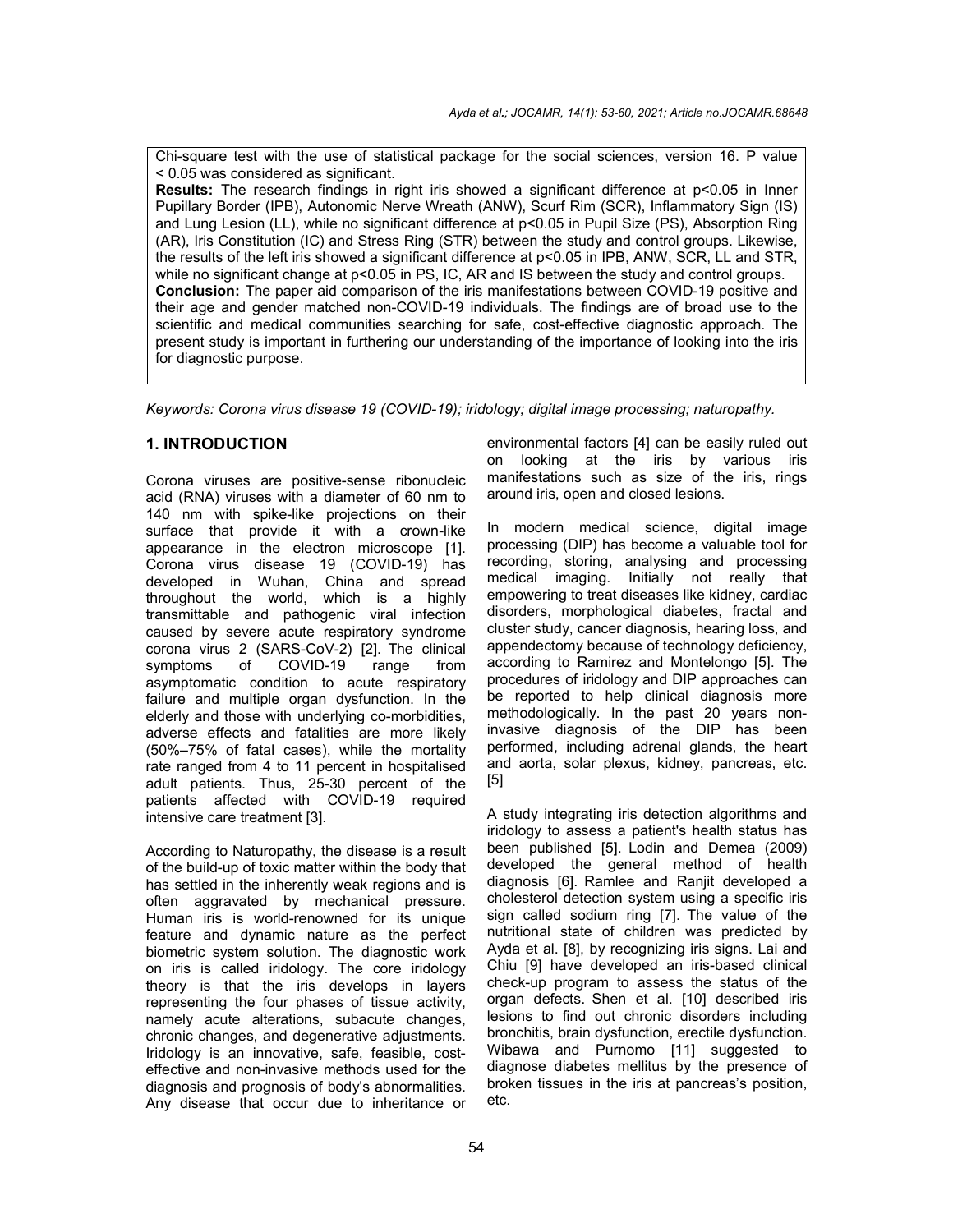However, to the best of our knowledge, there is no known study reported the iris manifestations of the patients with COVID-19 infection. Thus, this study was performed to compare the iris manifestations between COVID-19 positive (severe) cases and their age and gender matched non-COVID-19 individuals.

## **2. MATERIALS AND METHODS**

# **2.1 Study Design**

A comparative cross sectional survey was performed in 238 participants of which, the study group involved 119 patients with COVID-19 positive and the control group involved 119 age and gender matched individuals without COVID-19. Iris manifestations (both right and left eyes) of all the subjects (both study and control groups) were observed at a point of time, and was compared between the groups.

# **2.2 Participants**

A total of 238 participants (119 patients with COVID-19 positive in the study group and 119 age and gender matched individuals without COVID-19 in the control group) aged 53.74 ±11.21 years were recruited for the study. The study group participants were recruited from intensive care unit, Government Omandurar Medical College, Chennai (between 26 June 2020 and 2 July 2020), while the control group participants were recruited from out-patient department, Government Yoga and Naturopathy Medical College and Hospital, Arumbakkam, Chennai, based on the following inclusion and exclusion criteria: For the study group, male and female participants aged between 35 and 80 years with COVID-19 positive (severe condition) and admitted in intensive care unit and were willing to participant in the study were included, while people on COVID-19 quarantine, asymptomatic/mild/moderate COVID-19 positive cases, history of eye-related health problems and recent eye surgery were excluded. For the control group, male and female participants aged between 35 and 80 years with no history of COVID-19 infection were included, while people on COVID-19 quarantine, with any kind of active infections, history of eye-related health problems and recent eye surgery were excluded.

#### **2.3 Assessments**

The iris images (both right and left eyes') of all the subjects (both study and control groups) were captured using Iridology Camera [2014 CE FCC NEW 5.0 MP USB IRISCOPE IRIS ANALYSER with Pro Iris Software-GH11003, Germany] at only one point in time by an expert who have more than 10 years of experience in the field of iridology. In the present study, selected iris signs [Pupil Size (PS), Iris Constitution (IC), Autonomic Nerve Wreath (ANW), Inner Pupillary Border (IPB), Absorption Ring (AR), Scurf Rim (SCR), Inflammation Sign (IS), Lung Lesion (LL) and Stress Ring (STR)] were observed in both the groups by two independent experts and compared them in between the groups manually.

## **2.4 Data Analysis**

Descriptive statistics (Frequency distribution and percentage) were performed using Microsoft excel 2010. Within-group (Right and left iris images of the same subjects) analysis was performed using Wilcoxon Signed Ranks Test, while the between-groups (study and control) analysis was performed using Chi-square test with the use of statistical package for the social sciences, version 16. P value < 0.05 was considered as significant.

# **3. RESULTS**

Comparison between the right iris and left iris of the study group:

The results showed a significantly higher LL in the right iris (73.11%) compared to that of left iris (47.90%) and a significantly higher STR in the left iris (83.19%) than that of right iris (46.22%).

Comparison between the right iris and left iris of the control group:

The results showed a significantly higher LL in the right iris (32.77%) compared to that of left iris (26.05%), while no significant changes were observed in rest of the variables (Table 1).

Comparison between the study and control groups:

Results of the right iris showed a significant difference in IPB (p<0.001), ANW (p<0.003), SCR (p<0.001), IS (p<0.023) and LL (p<0.001), while no significant difference in PS (p<0.051), AR (p<1.000), IC (p<0.218) and STR (p<0.295) between the study and control groups. Likewise, the results of the left iris showed a significant difference in IPB (p<0.001), ANW (p<0.006),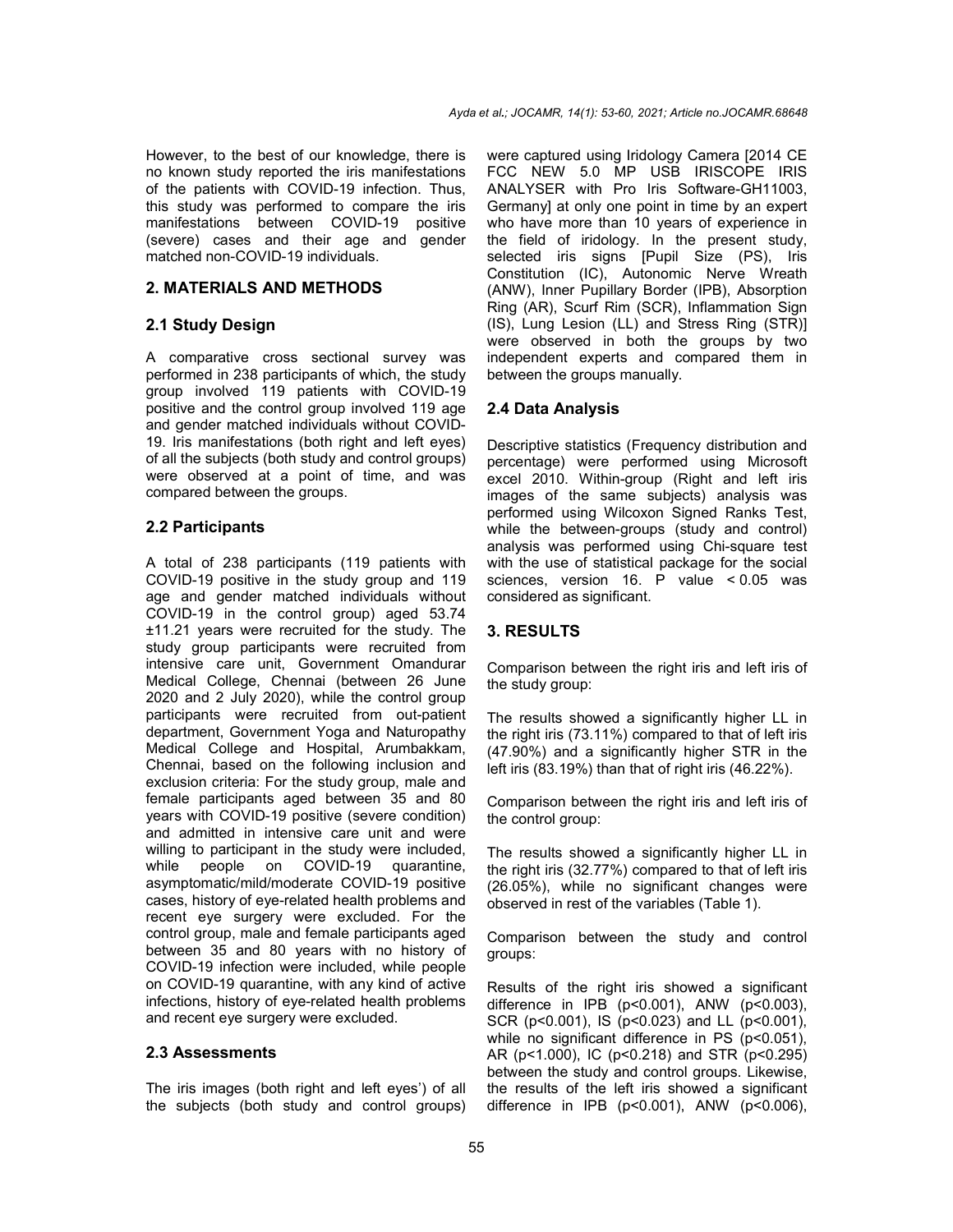| <b>Parameters</b>               | Right Iris [Frequency (%)] |              |            | Left Iris [Frequency (%)]   |               |            |
|---------------------------------|----------------------------|--------------|------------|-----------------------------|---------------|------------|
|                                 | <b>Study Group Control</b> |              |            | P value Study Group Control |               | P value    |
|                                 |                            | Group        |            |                             | Group         |            |
| <b>Pupil size</b>               |                            |              |            |                             |               |            |
| <b>Miosis</b><br>$\bullet$      | 33 (22.73)                 | 22 (18.49)   | 0.051      | 32 (26.89)                  | 24 (20.17)    | 0.397      |
| <b>Mydriasis</b><br>$\bullet$   | 2(1.68)                    | 8(6.72)      |            | 3(2.52)                     | 5(4.20)       |            |
| <b>Normal</b><br>$\bullet$      | 84 (70.59)                 | 89 (74.79)   |            | 84 (70.59)                  | 90 (75.63)    |            |
| <b>Iris constitution</b>        |                            |              |            |                             |               |            |
| <b>Biliary</b><br>$\bullet$     | 68 (57.14)                 | 68 (57.14)   | 1.000      | 66 (55.46)                  | 68 (57.14)    | 0.896      |
| Hematogenic<br>$\bullet$        | 51 (42.86)                 | 51 (42.86)   |            | 53 (44.54)                  | 51 (42.86)    |            |
| Inner pupillary border          |                            |              |            |                             |               |            |
| <b>Visible</b>                  | 99 (83.19)                 | 51 (42.86)   |            | $< 0.001$ * 98 (82.35)      | 52 (43.70)    | $< 0.001*$ |
| <b>Not visible</b><br>$\bullet$ | 20 (16.81)                 | 68 (57.14)   |            | 21 (17.65)                  | 67 (56.30)    |            |
| <b>Absorption ring</b>          |                            |              |            |                             |               |            |
| <b>Present</b><br>$\bullet$     | 45 (37.82)                 | 36 (30.25)   | 0.218      | 43 (36.13)                  | 34 (28.57)    | 0.212      |
| <b>Absent</b><br>$\bullet$      | 74 (62.18)                 | 83 (69.75)   |            | 76 (63.87)                  | 85 (71.43)    |            |
| Autonomic nerve wreath          |                            |              |            |                             |               |            |
| <b>Constricted</b>              | 63 (52.94)                 | 53 (44.54)   | $0.003*$   | 66 (55.46)                  | 53 (44.54)    | $0.006*$   |
| <b>Dilated</b><br>$\bullet$     | 3(2.52)                    | 18 (15.13)   |            | 4(3.36)                     | 18 (15.13)    |            |
| <b>Normal</b><br>$\bullet$      | 53 (44.54)                 | 48 (40.34)   |            | 49 (41.18)                  | 48 (40.34)    |            |
| <b>Scurf rim</b>                |                            |              |            |                             |               |            |
| <b>Present</b><br>$\bullet$     | 96 (80.67)                 | 50 (42.02)   | $< 0.001*$ | 99 (83.19)                  | 48 (40.34)    | $< 0.001*$ |
| <b>Absent</b><br>$\bullet$      | 23 (19.33)                 | 69 (57.98)   |            | 20 (16.81)                  | 71 (59.66)    |            |
| Inflammatory sign               |                            |              |            |                             |               |            |
| <b>Present</b><br>$\bullet$     | 83 (69.75)                 | 98 (82.35)   | $0.023*$   | 82 (68.91)                  | 95 (79.83)    | 0.054      |
| <b>Absent</b><br>$\bullet$      | 36 (30.25)                 | 21 (17.65)   |            | 37 (31.09)                  | 24 (20.17)    |            |
| Lung lesion                     |                            |              |            |                             |               |            |
| <b>Present</b>                  | 87(73.11)                  | 39 (32.77) † | $< 0.001*$ | $57(47.90)$ +               | $31(26.05)$ † | $< 0.001*$ |
| <b>Absent</b><br>$\bullet$      | 32 (26.89)                 | 80 (67.83)   |            | 62 (52.10)                  | 88 (73.95)    |            |
| <b>Stress ring</b>              |                            |              |            |                             |               |            |
| <b>Present</b><br>$\bullet$     | 55 (46.22) $\dagger$       | 47 (39.50)   | 0.295      | 99 $(83.19)$ †              | 47 (39.50)    | $< 0.001*$ |
| <b>Absent</b><br>$\bullet$      | 64 (53.78)                 | 72 (60.50)   |            | 20 (16.81)                  | 72 (60.50)    |            |

**Table 1. Presentation of iris signs in the study group (n=119) and the control group (n=119)**

*Note: Values are in frequency (percentage). † = p value <0.05 within group (Right eye Vs. left eye of the same group) analysis (Wilcoxon Signed Ranks Test). \* = P value <0.05 between group (Study Vs. Control) analysis (Chi-Square test)*

SCR (p<0.001), LL (p<0.001) and STR (p<0.001), while no significant change in PS (p<0.397), IC (p<0.896), AR (p<0.212) and IS (p<0.054) between the study and control groups.

## **4. DISCUSSION**

The present study was performed to compare various iris manifestations such as PS, IC, IPB, AR, ANW , SCR, IS, LL, and STR sensitivity between patients with COVID-19 positive and their age and gender matched non-COVID-19 individuals. The findings of this study showed that the visibility of IPB, ANW, SCR, and LL (p<0.001) is higher both in the right and left irises, while IS was higher in the right iris and STR was higher in the left iris of the study group participants than that of the control group participants.

First, the iris sign PS plays a significant part in health of an individual. Pupil's abnormal contraction (miosis), abnormal relaxation (mydriasis) and flattening indicates the hyperactive digestive system, hypoactive digestive system and a disruption in the nerve supply to the organs respectively [4]. The findings of this study showed a difference (Slightly missed level of significance) (p<0.051) in PS on between-group comparison, which might signifies that patients with COVID-19 positive have constricted pupil than that of their non-COVID-19 control subjects.

Second, the evaluation of the IC (tissue integrity: both biliary and hematogenic) assesses the individual's ability to tolerate diseases and processes of impairment that lead to the disease [12]. The study showed no statistical significant difference but provides equal chance to both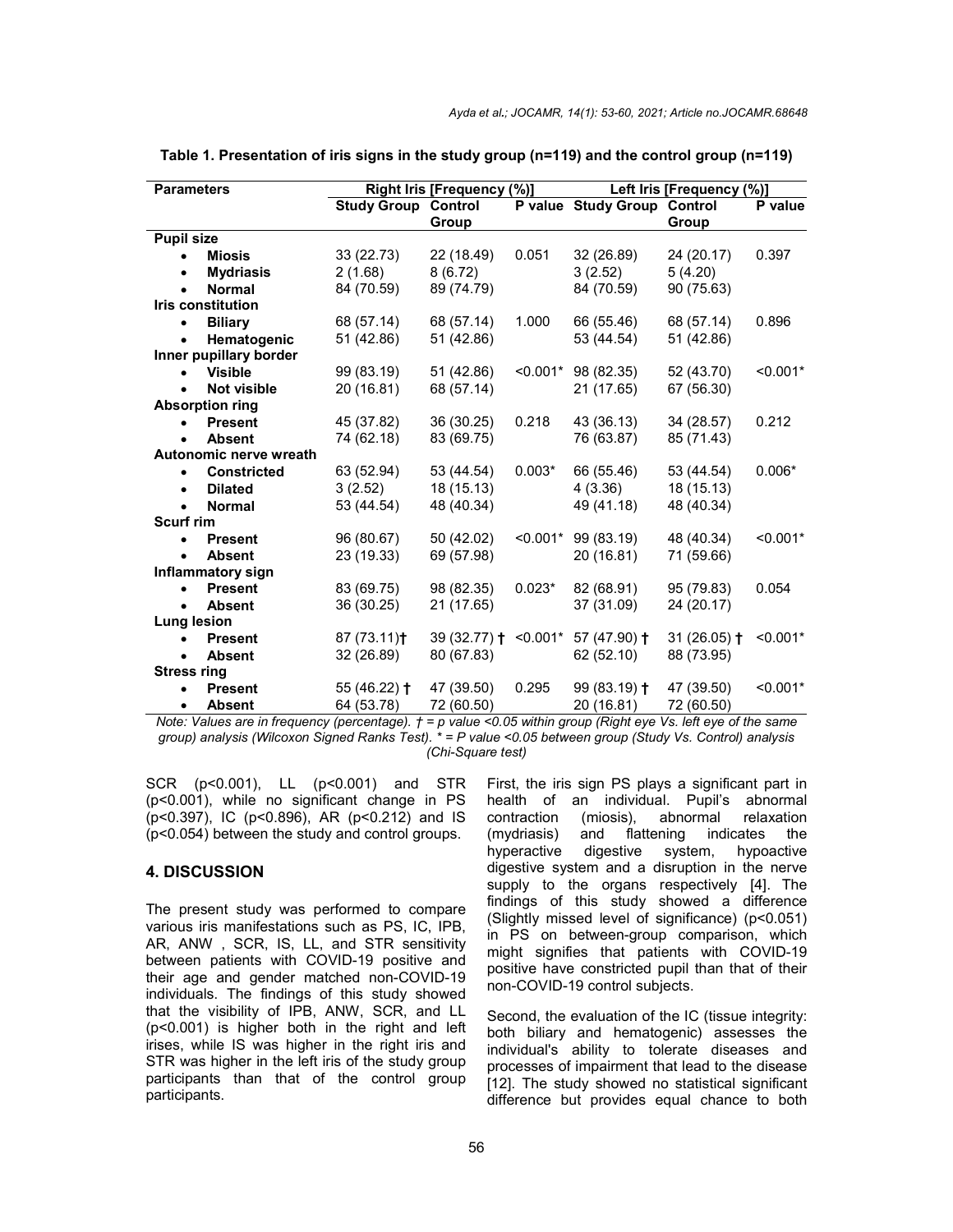biliary and hematogenic constitutions in study group.

Third, the IPB is the inner edge of the posterior epithelial layer curling through the iris towards the pupil. Literature suggests that IPB reflects the stomach area. The color of IPB is incredibly bright, when the stomach is over-acid, in contrast, and it is darker, when the stomach is in under-acid condition. Both the stomach and the sphincter muscle of pupil are innervated by the parasympathetic nervous system [10]. Pan et al. [13] reported that SARS-CoV-2 indirectly or specifically affects the digestive system by an inflammatory reaction. The chain reaction of inflammatory factors and viremia can affect the digestive system. Studies showed that up to 53.4% of patients find viral nucleic acid in stool samples. The study showed a higher visibility of darker colour IPB in the study group compared to the control group. It suggests that the presence of chronic under-acid condition of stomach in patients with COVID-19 compared to non-COVID-19 individuals.

Fourthly, AR (the nutritional area between the collarette and the inner pupil line) indicate the efficiency of gastrointestinal nutrient absorption ability which is not significant and the possible explanations will be discussed in further studies [12].

Fifthly, evaluation of the ANW (the area around one-third of the distance away from the pupil) is the most significant characteristic of the iris. In normal iris, the ANW and intestinal area should be symmetrically encircled around the pupil, but abnormalities are seen if this alignment is altered. A small narrowed sympathetic nerve wreath signifies spastic, over-irritation of the intestines which brings about spastic constipation [14]. The study showed higher visibility of constricted ANW in the study group compared to the control group which signifies the overirritation of intestines of study group.

Sixthly, like lungs, skin plays a dual role of breathing and elimination. Skin has millions of pores streaming from a contrast current of gases and pollutants. Secrete moisture to regulate body temperature. When pores are closed, toxins accumulate under the skin and then return to the blood lymph. The skin also revolt with rashes while removing toxins. Extreme skin condition represents complex, persistent physiological imbalances. The skin region is on ciliary edge of iris, according to Naturopathy. When it is

sluggish, inactive, or accumulated contaminants, it occurs in varying shadings of grey, brown, and black called Scurf rim. The black, the more acidic and inactive the skin [4]. According to Magro et al.COVID-19 may have small-vessel occlusion symptoms [15]. This may be petechiae or small bruises and brief livedoid eruptions. 8.8% of patients who tested positive for extreme acute respiratory syndrome coronavirus 2 (SARS-CoV-2) have reported COVID-19 skin rash in several types and at various stages of illness [16]. The skin provides clues inside the body for many health problems. If the infection travels across populations, any new skin rashes should be paid careful attention. The SCR visibility was higher in the study group compared to that of the control group. This might suggest that COVID-19 severe cases might have had an underactive, sluggish skin than that of the individuals without COVID-19.

Seventhly, the IS, a sign with white markings in the iris that indicates acute inflammation [4]. SARS corona viruses have been shown to attack immune cells in addition to lung epithelium as the main injury site and hyper-reaction plays an important role in immune damage and pathogenesis of the virus [17]. Immune responses triggered by other viral infections such as influenza induce changes in the gut microbiota resulting in dysbiosis and increased permeability of the intestine, which can cause secondary infection [18]. High levels of circulating pro-inflammatory cytokines from viral infections can change gut microbiota and disrupt intestinal integrity. Due to the well-balanced bidirectional interaction between gut microbiota and immune system, a malfunction in the small intestine leads to altered gut microbiota and inflammation. Increased inflammation in the intestine leads to leaky gut for translocation of bacterial antigens and contaminants into systemic circulation, further aggravating the septic state of COVID-19 patients. An inflammatory response may then lead to multiple organ failure [19]. A review of critically ill patients hospitalised in an intensive care unit found multiple organ dysfunction associated with elevated intestinal permeability [20]. Decreased gut barrier integrity includes translocating bacteria and inflammatory agent to distant organs via intestinal lymphatics, leading to sepsis and multiple organ failure syndrome [21]. The findings in our study showed that the visibility of IS seem higher in the control group, which may speculate that associated co-morbid conditions of the elderly control group participants might be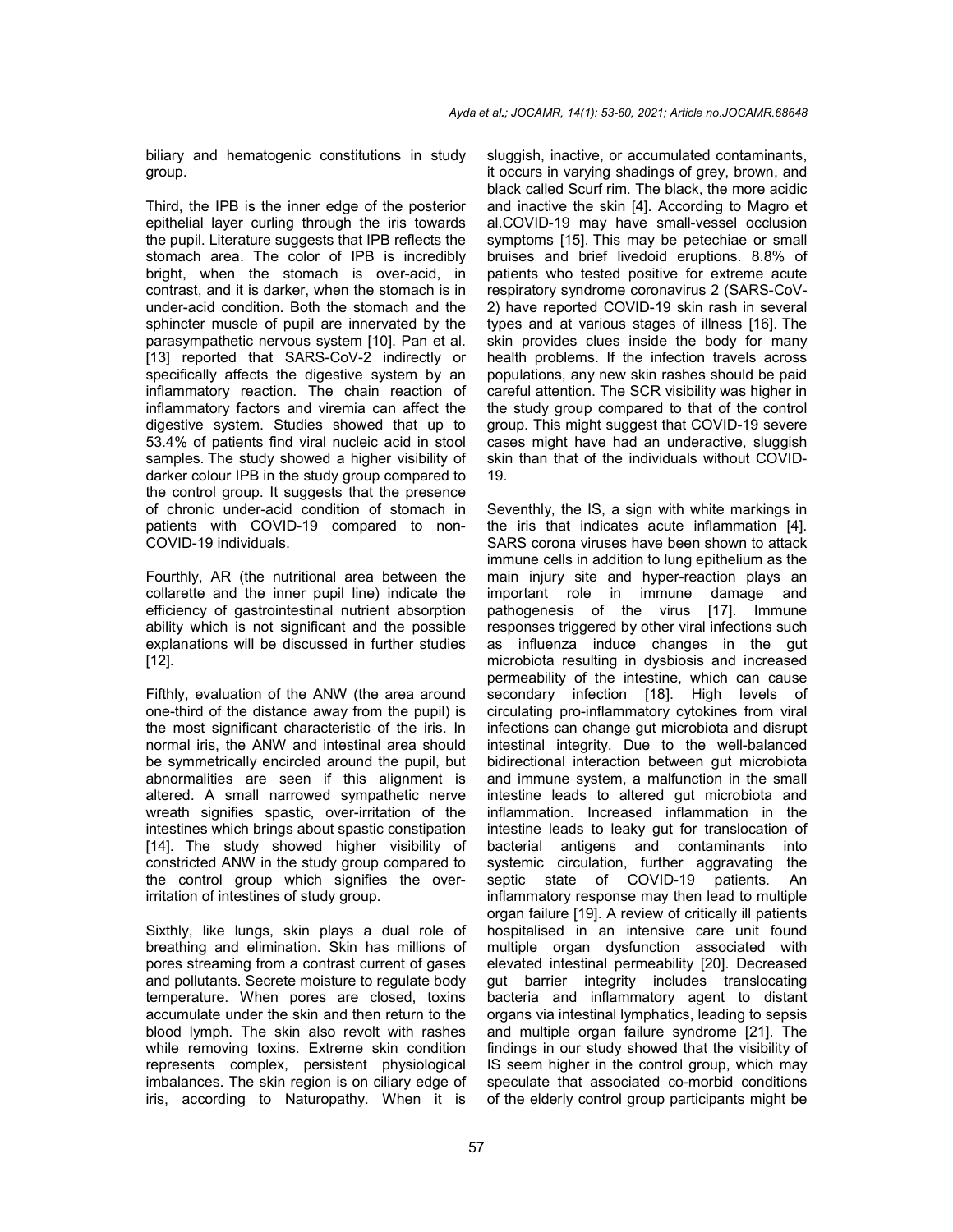an important underlying factor for the development of this occurrence.

Eighthly, numerous iris marks showed lung disease detail. Inherent weakness appears as open and closed lesions paired with white-black shades [10]. Human respiratory tract is the primary entry site for various microorganisms. Interestingly, gut and lung microbiota are linked by a complex bidirectional axis through lymphatic [22] and blood circulation, and alteration of one mucosal compartment will directly affect distant mucosal site. This could be the reason for higher frequency (percentage) of lung lesions in the study group compared to that of the control group. There is indeed a major variation in lung lesion visibility frequency (percentage) and STR when comparing within group outcomes. The frequency (percentage) of lung lesion in the right iris tends to be higher compared to that of left iris, which could be partly linked to anatomical differences in the left and right lungs. The right primary bronchus of the trachea is longer, narrower, and more upright than the left, touching the right lung root an inch higher than the left bronchus, [23] partially explaining why the right lung is more vulnerable to infection. This anatomical variation may explain why our finding showed the right iris was a better predictor of lung lesion involvement.

Ninthly, the results in our study showed the visibility of STR was higher in the left iris of the study group than the control group. If stressed, some people develop maladaptive symptoms, while others maintain normal behaviour. This adaptive response to stress is known to be controlled with the medial prefrontal cortex (mPFC). The left hemisphere's mPFC neurons control social behaviour stress effects. Under stressful conditions, the right mPFC plays a dominant role in stress acquisition, while the lefthand mPFC determine the expression of a social, chronic stress-influenced behaviour which may be reflected in the iris, as concentric circles known as STR [24].

Early signs of chronic illness can be recognized to treat the condition before an incurable condition develops. Literature suggests that the iris is a microcosmic screen that symbolically displays the microcosmic realities of constitutionally inherited strengths, weakness, disease pathways, toxic accumulations, pathways, toxic accumulations, inflammatory and exudative conditions [25]. The research findings correlates few iris signs such as PS, IPB, ANW, SCR, IS, LL and STR

concurrently with the health status of covid-19 severe cases that can be used in the clinical setup.

## **5. CONCLUSION**

This non-interventional observational study suggests that iris manifestations of patients with COVID-19 positive are significantly different from that of individuals without COVID-19. To establish the relationship and its clinical and public health potential, further research is required.

# **CONSENT AND ETHICAL APPROVAL**

The study protocol was approved by the institutional ethics committee (RES/IEC-GYNMC/2020/81), and written informed consents were obtained from all the individuals who were participated in the study.

#### **STRENGTHS OF THE STUDY**

This study appears to be the first study to compare the iris manifestation of COVID-19 severe cases and non-COVID-19 participants. The findings will be of broad use to the scientific and medical communities searching for safe, cost-effective diagnostic approach. The present study is important in furthering our understanding of the importance of looking into the iris for diagnostic purpose.

## **LIMITATIONS OF THE STUDY**

The study had relatively small sample size and the sample size was not calculated based on the previous studies and the study findings need to be interpreted cautiously. Thus, more research is required with larger sample size to develop a deeper understanding of the relationships between changes in the iris and specific disease conditions.

### **COMPETING INTERESTS**

Authors have declared that no competing interests exist.

# **REFERENCES**

1. Richman DD, Whitley RJ, Hayden FG. Clinical Virology. 4th ed. Washington: ASM Press; 2016.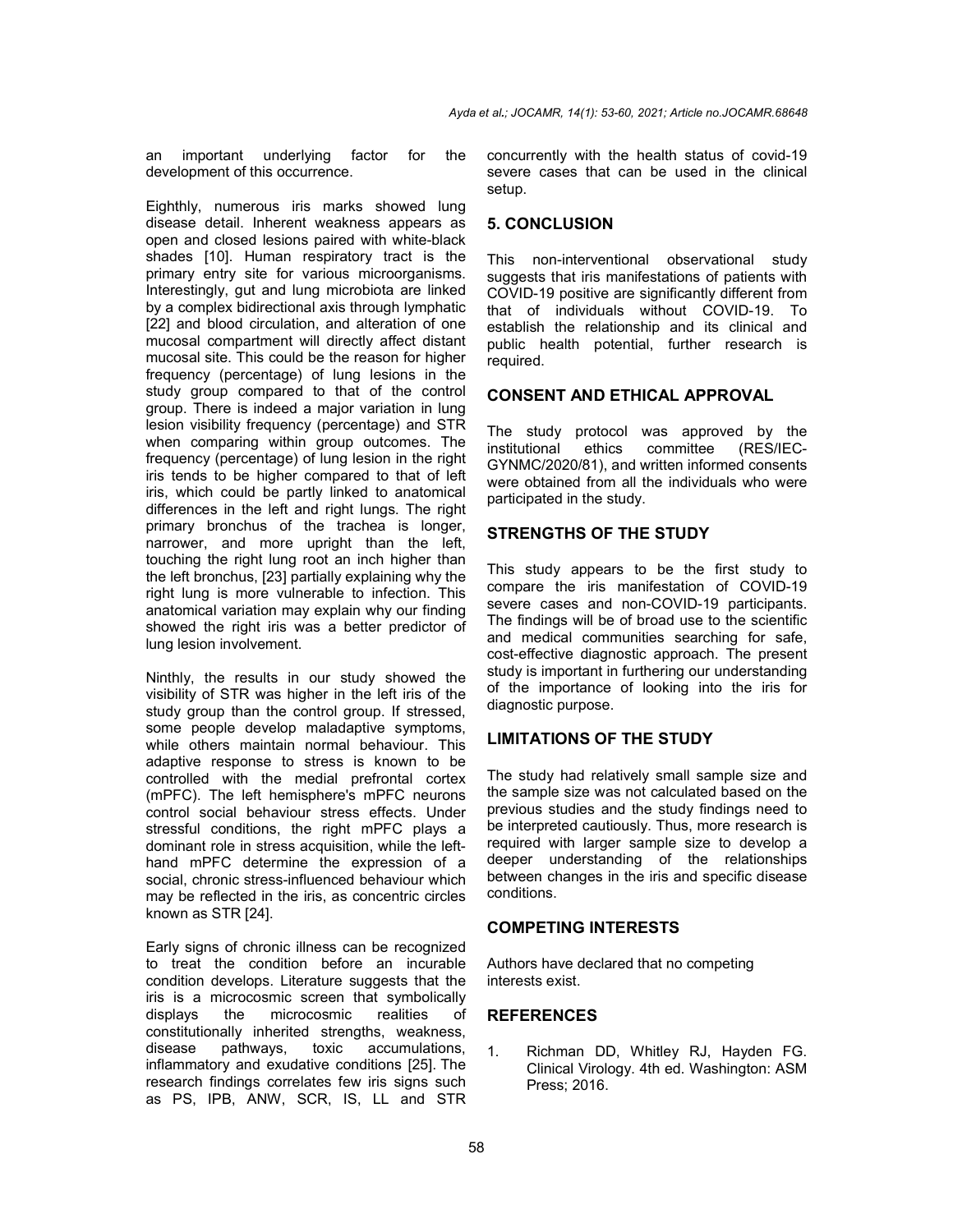- 2. Shereen MA, Khan S, Kazmi A, Bashir N, Siddique R. COVID-19 infection: Origin, transmission, and characteristics of human coronaviruses. J Adv Res. 2020;24:91-98.
- 3. WHO Coronavirus Disease (COVID-19) Dashboard. Coronavirus Outbreak. Available:https://www.worldometersinfo/cor onavirus/

Accessed on 23 Feb 2020.

- 4. Sharan F. Iridology: A Complete Guide Diagnosing Through Iris and to Related Forms of Treatment.2<sup>nd</sup> ed. Boulder, CO: School of Natural Medicine; 1989.
- 5. Ramirez N and Montelongo R. Digital image processing to support iridology as a diagnostic alternative: a review. Acad J Sci Res. 2018;6:446-454.
- 6. Lodin A and Demea S. Medical diagnosis system based on iris analysis. Acta Technica Napocensis Electron Telecommun. 2009;50(4): 1-4.
- 7. Ramlee RA, Ranjit S. Using iris recognition algorithm, detecting cholesterol presence. In2009 International Conference on Information Management and Engineering. 2009 Apr 3; p. 714-717.
- 8. Ayda YR, Kanimozhi K, Manavalan N. Prevalence of iris signs among the volunteers participated in the Science city exhibition. Al-Basar Int J Ophthalmol. 2019;6:10.
- 9. Lai CL, Chiu CL. Health examination based on iris images. In: Proceedings of the Ninth International Conference on Machine Learning and Cybernetics, Qingdao, 11-14 July. 2010;2616-2621.
- 10. Shen B, Xu Y, Lu G, Zhang D. Detecting iris lacunae based on Gaussian filter. In: International Conference on Intelligent Information Hiding and Multimedia Signal Processing (IIH-MSP 2007), 26-28 November. 2007;233-236.
- 11. Wibawa AD, Purnomo MH. Early detection on the condition of pancreas organ as the cause of diabetes mellitus by real time iris image processing. In: APCCAS 2006-2006 IEEE Asia Pacific Conference on Circuits and Systems, 4-7 December. 2006;1008- 1010.
- 12. The Healthy Reader Team. Iridology: The Eyes Tell All. Completely Improve the Health with Iridology. Relentless Progress Publishing; 2014.
- 13. Pan L, Mu M, Yang P, Sun Y, Wang R, Yan J et al. Clinical characteristics of

COVID-19 patients with digestive symptoms in Hubei, China: a descriptive, cross-sectional, multicenter study. Am J Gastroenterol. 2020;1:115.

- 14. Lindlahr H. Iris Diagnosis and Other Diagnostic Methods, 3rd ed. Chicago: The Lindlahr Publishing Co.1919.
- 15. Magro CM, Mulvey J, Berlin D, Nuovo GJ, Salvatore S, Harp J, et al. Complement activation is associated with the thrombotic microvascular injury of severe COVID-19 disease. Transl Res. 2020;220:1–13.
- 16. Falchi M, et al. Diagnostic value of skin<br>manifestation of SARS-CoV-2 manifestation of infection. medRxiv 2020. DOI: https://doi.org/10.1101/2020.07.10.20 150656
- 17. Gu JG. Multiple organ infection and the pathogenesis of SARS. J Exp Med. 2005; 202:415G24.
- 18. Wang J, Li F, Wei H, Lian ZX, Sun R, Tian Z. Respiratory influenza virus infection induces intestinal immune injury via microbiota-mediated Th17 cell–dependent inflammation. J Experim Med. 2014; 211(12):2397-410.
- 19. Wang H, Tang H, Ji S, Wang Y, Tian D, Wang G et al. The cytokine storm and factors determining the sequence and severity of organ dysfunction in multiple organ dysfunction syndrome. Am J Emerg Med. 2008;26:711-5.
- 20. Doig CJ, Sutherland LR, Sandham JD, Fick GH, Verhoef M, Meddings JB.<br>Increased intestinal permeability is Increased intestinal permeability is associated with the development of multiple organ dysfunction syndrome in critically ill ICU patients. Am J Resp Critic Care Med. 1998;158(2):444-51.
- 21. Bingula R, Filaire M, Radosevic-Robin N, Bey M, Berthon JY, Bernalier-Donadille A et al. Desired turbulence? Gut-lung axis, immunity, and lung cancer. J Oncol 2017;2017.doi: https://doi.org/10.1155/2017/5035371.
- 22. Samuelson DR, Welsh DA, Shellito JE. Regulation of lung immunity and host defense by the intestinal microbiota. Front Microbiol. 2015;6:1085.
- 23. Williams PL, Warwick R, Dyson M, Bannister LH. Gray's Anatomy.37th ed. Edinburgh, UK: Churchill Livingstone. 1989;1259-1263.
- 24. Bisazza A, Rogers LJ, Vallortigara G. The origins of cerebral asymmetry: a review of